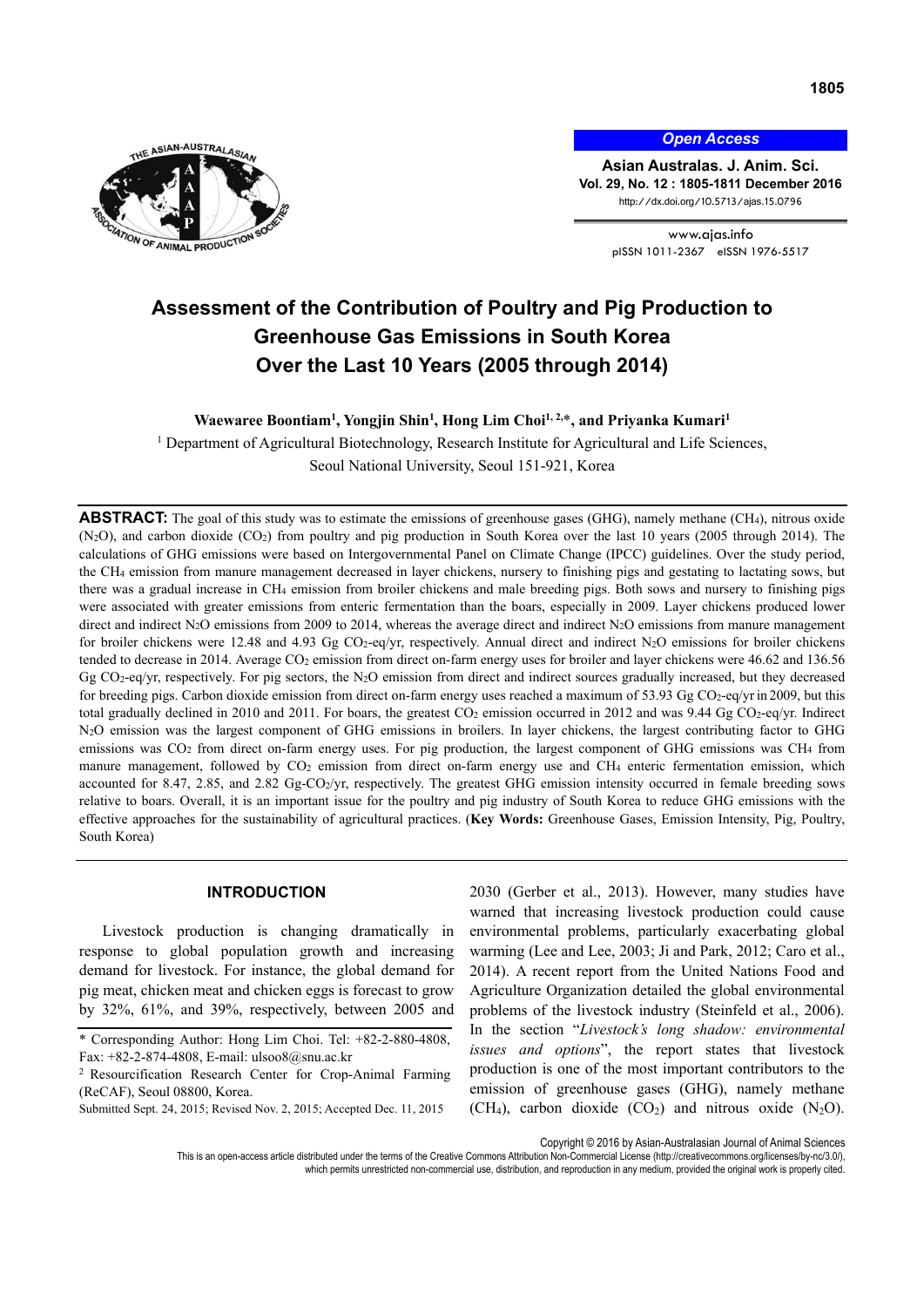Livestock production contributes approximately 80% of global anthropogenic GHG emissions (Gerber et al., 2013). Many studies have drawn attention to GHG emissions from ruminants due to enteric fermentation in the rumen, including manure management. However, few studies have examined GHG emissions in pig and poultry sectors. According to the Gerber et al. (2013), the global pig and poultry supply chains contribute GHG emissions of 0.7 and 0.6 Gg CO2-eq/yr, representing nine and eight percent of the livestock sector emissions, respectively.

According to Korean Statistical Information Service estimates, in 2014, South Korea had 8 to 10 million pigs and 72 million head of broiler chickens (KOSIS, 2015). This expanding population will be a challenge for the livestock industry. However, there is limited data for GHG emissions from livestock agriculture over the past decade (Lee and Lee, 2003; Nam et al., 2008; Lim et al., 2011). Previous reports have emphasized quantifying CH4 emissions during enteric fermentation for a national inventory, manure treatment facilities (Lim et al., 2011), livestock manure and waste co-digesting biogas (Nam et al., 2008). Recently, Won et al. (2014) found that CH<sub>4</sub> and  $N_2O$ emissions from sows, layer chickens and Korean cattle were very different, and an increased C/N ratio was associated with higher CH4 emissions, which were lower than the proposed values from the Intergovernmental Panel on Climate Change (IPCC, 2006). However, few studies have estimated GHG emissions according to the IPCC guidelines in South Korea. One example is a report by Ji and Park (2012), who found that the annual growth rates of enteric  $CH<sub>4</sub>$  emission,  $CH<sub>4</sub>$  and  $N<sub>2</sub>O$  emissions from manure management from 1990 to 2009 were 1.7%, 2.6%, and 3.2%, respectively. Thus, there is a major knowledge gap in understanding the GHG emissions from livestock and poultry production. The goal of the current study was to quantify the emissions of GHG associated with monogastric livestock production (pigs, broilers, and laying hens) in South Korea over last 10 years (2005 through 2014) by following the IPCC guidelines.

### **MATERIALS AND METHODS**

### **Livestock population**

Livestock population data were obtained from the Korean Statistical Information Service for each year from 2005 to 2014 to estimate the emissions of  $CH<sub>4</sub>$ ,  $CO<sub>2</sub>$  and N2O from pig and poultry farming (KOSIS, 2015). The pigs were divided into three categories (nursery to finishing pigs, gestating to lactating sows and boars) and the chickens were divided into two categories (broilers and layers).

#### **Method tiers**

The GHG emissions were estimated at different levels of complexity (Table 1). Our GHG calculations followed the IPCC methodology (IPCC, 2006).

#### **Enteric fermentation emissions**

Enteric fermentation emissions in the large intestine can produce CH4 as a by-product of digestion. Methane production from microbial fermentation of feed in the gastrointestinal tract was calculated using the Tier 1 method from the IPCC (2006) guidelines for each category. We estimated the default emission factor base from the IPCC guidelines for the recommended population subgroup (i.e., annual CH4 emission per animal). The emission factors were multiplied by the animal population in each category and summed over the entire country in each year (Gerber et al., 2013).

#### **Methane emission from manure management**

Manure production from feces and urine during pig production are considered to be excreta production. The IPCC (2006) default CH4 emission factors for pig manure management, combined with the annual average temperature of South Korea, were used to estimate CH4 emission from manure management in each subcategory. Total CH4 emission from manure management was estimated by multiplying the emission factor ( $EF = 2$  kg) CH4/head/yr) for Asia; IPCC (2006) in manure management

| Gas                          | Emission category          | Required data | Equations <sup>1</sup> | <b>Emission</b> factors |
|------------------------------|----------------------------|---------------|------------------------|-------------------------|
| CH <sub>4</sub>              | Enteric fermentation       | Stock (head)  | 10.19                  | Table 10.10             |
|                              |                            |               | 10.20                  |                         |
|                              | Manure management          | Stock (head)  | 10.22                  | Table 10.14             |
| $N_2O$                       | Manure management direct   | Manure N      | 10.25                  | Table 10.21             |
|                              |                            |               |                        | Table 10A-7             |
|                              | Manure management indirect | Manure N      | 10.26                  | Table 10.22             |
|                              | (volatilization)           |               | 10.27                  | Table 11.3              |
|                              |                            |               | 10.30                  | Table 10.19             |
| CO <sub>2</sub> <sup>1</sup> | Direct on-farm energy uses | Stock (head)  |                        | Table E6                |

**Table 1.** The methods for estimation of greenhouse gases emissions, emission categories, equations, and emission factors

GHG, greenhouse gases.

1 Equations and emission factors are reported by the corresponding equation and table in chapter 10 and 11 of the IPCC guidelines (IPCC, 2006).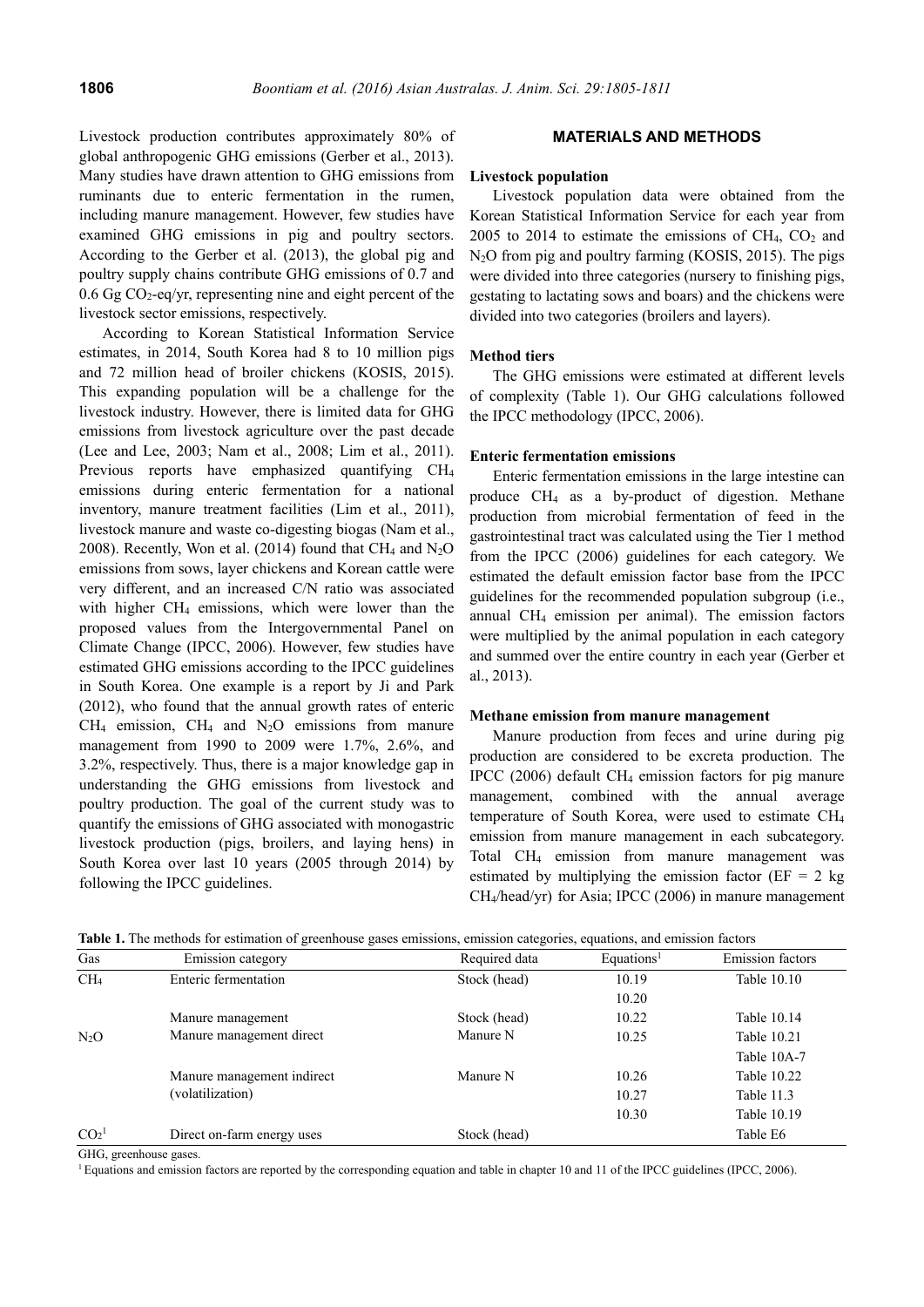for each subcategory of animals and summed over the entire country. The manure management system for broiler and layer chickens was composting. In this study, the EF was defined as 0.03 for layers and 0.02 for broilers.

### **Nitrous oxide emissions from manure management**

The production of direct  $N_2O$  emission from manure was estimated using the Tier 1 method (IPCC, 2006), in which direct  $N_2O$  emission depends on the total N excretion in each type of manure management system. The Tier 1 method was used to multiply the total amount of N excretion in each type of manure management system by the EF. Emissions were then summed over all of the manure management systems. The Tier 1 approach was applied using the IPCC's default  $N_2O$  emission factors, default N excreta data and default manure management system data (IPCC, 2006).

Indirect  $N_2O$  emission from volatile nitrogen losses primarily occurred in the form of ammonia and  $NO<sub>x</sub>$ . Nitrogen losses begin at the point of excretion in animal production areas and continue through on-site management in storage and treatment systems. The Tier 1 method was used to calculate N volatilization in the form of  $NH_3$  and  $NO<sub>x</sub>$  from manure management systems based on multiplying the excreted nitrogen in each manure management system by a fraction of volatilized nitrogen (IPCC, 2006). Nitrogen losses are then summed over all of the manure management systems. For poultry, uric acids are rapidly metabolized to ammonia nitrogen, which is highly volatile and easily diffuses into the surrounding air.

# **Carbon dioxide emissions from direct on-farm energy uses**

The calculation of  $CO<sub>2</sub>$  emission from direct on-farm energy uses followed the methods in IPCC (IPCC, 2006). The main categories of direct on-farm energy use are ventilation, lighting, heating, feeding, manure handling, washing, and miscellaneous uses (Hörndahl, 2008). We did not consider the energy uses during feed processing and transport because direct on-farm energy use in the industrial system of South Korea was not included in the IPCC methodology (IPCC, 2006). In this study, the average direct energy use was 1.76 MJ/kg live weight for pigs, 1.26 MJ/kg egg for laying hens, and 4.54 MJ/kg carcass weight for broiler chickens (IPCC, 2006). Then, the calculated emissions for average electricity consumption per kg of meat were multiplied by electricity-specific factors. The EF for electricity in South Korea is  $0.504377662$  kg  $CO<sub>2</sub>/kW$  h (Brander et al., 2011).

### **RESULTS AND DISCUSSION**

**Total greenhouse gas emissions in poultry and pig** 

#### **industry**

The preliminary data of the current research in 16-local districts of pig and poultry production was mainly located in Chungcheongnam-do and Gyeonggi-do, and moderated producing area in Jeollabuk-do, Jeollanam-do, Gyeongsanbuk-do and Gyeongsangnam-do. Yearly emissions of GHG in monogastric animals of South Korea from 2005 to 2014 were evaluated, and data for the 10 years are given in Table 2. Our results demonstrated that CH4 from manure management has decreased in layer chickens, nursery to finishing pigs, and gestating to lactating sows. However, there was a gradual increase in  $CH<sub>4</sub>$  emissions from broiler production and an increase in CH4 emission for male breeding pigs.

Enteric CH4 emission was negligible in boars. A yearly increase in CH4 emission was observed in nursery to finishing pigs, but it was constant for female breeding sows. Enteric CH4 fermentation emission was highest in 2009 but lowest in 2011 in the two categories of pig production.

Average direct and indirect  $N_2O$  emissions from manure management from broiler chickens were 12.48 and 4.93 Gg  $CO_2$ -eq/yr, respectively. Annual direct N<sub>2</sub>O emission generally decreased from 2009 to 2014, but indirect emission remained stable. For layer chickens, there was a decrease in N2O emission from 2009 to 2014. Direct and indirect N<sub>2</sub>O emissions were 18.28 and 100.53 Gg  $CO<sub>2</sub>$ eq/yr, respectively. In nursery to finishing pigs, both categories of  $N_2O$  emissions gradually increased, whereas the emissions decreased for breeding pigs.

Average  $CO<sub>2</sub>$  emission from direct on-farm energy uses for broiler and layer chickens were 46.62 and 136.56 Gg  $CO<sub>2</sub>$ -eq/yr, respectively. In 2009,  $CO<sub>2</sub>$  emission reached a maximum of 53.93 Gg  $CO<sub>2</sub>$ -eq/yr, but it declined in 2010 and 2011, and then remained stable in the following two years. For boars,  $CO<sub>2</sub>$  emission reached a maximum of 9.44 Gg  $CO_2$ -eq/yr in 2012. For gestating to lactating sows,  $CO_2$ emission was highest in 2009, and then gradually declined in the remaining years.

# **Total CO2 equivalent greenhouse gases emissions and emission intensity in poultry production**

The GHG emissions from poultry production in South Korea are summarized in Table 3. The total GHG emissions from layer chickens were higher than from broiler chickens. For broiler chickens, indirect  $N_2O$  emission was the largest component of GHG emissions, followed by  $CO<sub>2</sub>$ , CH<sub>4</sub>, and direct  $N_2O$  emissions. However, the largest component of GHG emissions in layers was  $CO<sub>2</sub>$  from direct on-farm energy uses, followed by  $CO<sub>2</sub>$ , indirect N<sub>2</sub>O, CH<sub>4</sub>, and direct N<sub>2</sub>O emissions. Therefore, layer chickens had greater emission intensity than broiler chickens. However, the emission intensity associated with  $CO<sub>2</sub>$  emission from direct on-farm energy uses was higher in broilers than in layer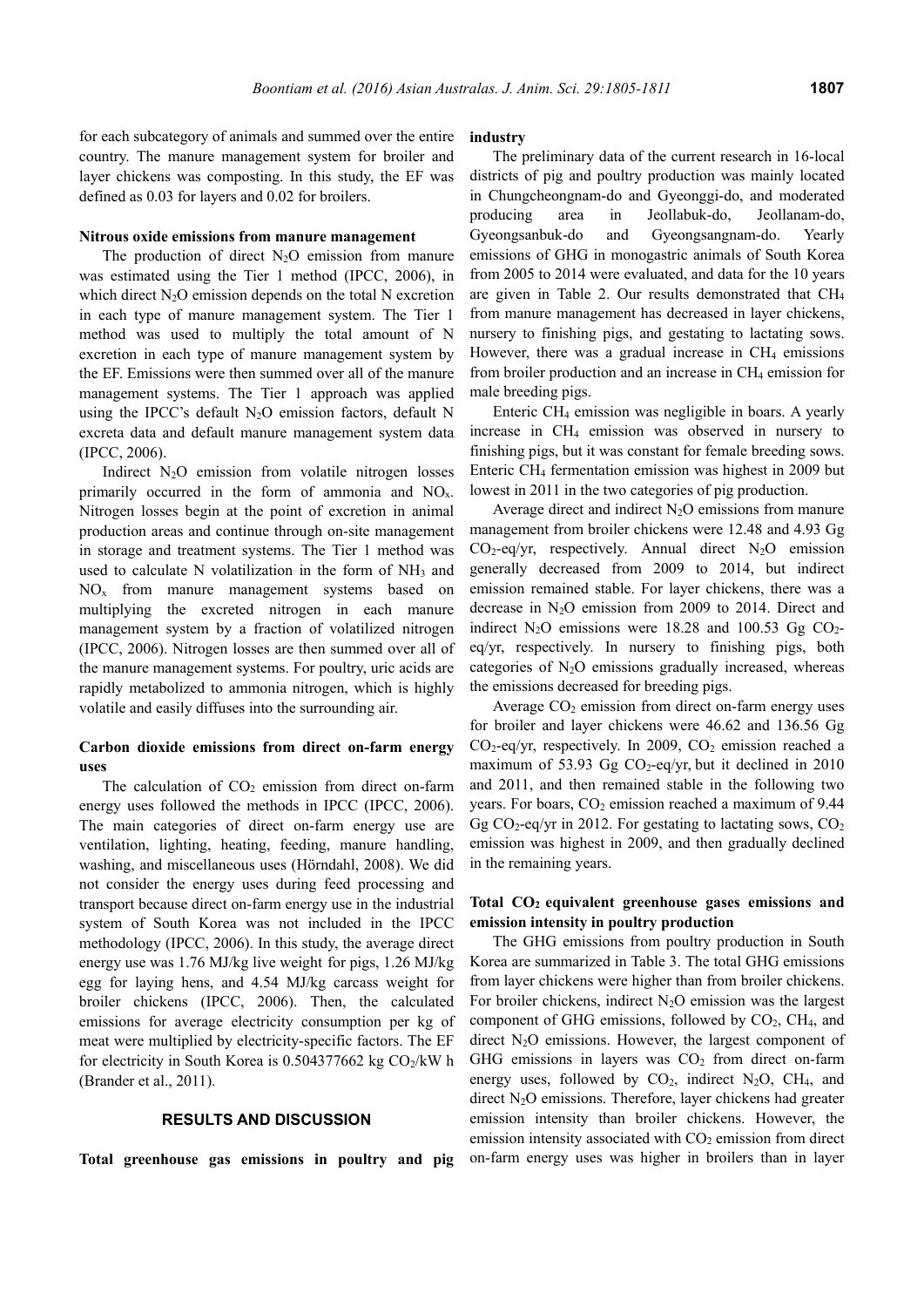| Greenhouse gas emissions                 | 2005     | 2006     | 2007     | 2008     | 2009     | 2010     | 2011   | 2012     | 2013     | 2014     |
|------------------------------------------|----------|----------|----------|----------|----------|----------|--------|----------|----------|----------|
| Methane                                  |          |          |          |          |          |          |        |          |          |          |
| Layer chickens                           | 44.85    | 46.01    | 47.18    | 49.03    | 63.37    | 53.29    | 64.63  | 64.82    | 53.76    | 56.42    |
| Broiler chickens                         | 32.15    | 32.66    | 33.36    | 31.86    | 38.00    | 40.44    | 40.94  | 38.98    | 38.60    | 41.88    |
| Nursery to finishing pigs                | 35.54    | 36.72    | 38.12    | 36.76    | 37.45    | 39.58    | 30.25  | 38.33    | 41.04    | 39.95    |
| Gestation to lactation sows              | 4.31     | 4.51     | 3.61     | 4.20     | 5.26     | 4.46     | 3.70   | 4.42     | 4.26     | 4.22     |
| <b>Boars</b>                             | 0.16     | 0.14     | 0.14     | 0.13     | 0.13     | 1.11     | 0.12   | 1.11     | 0.14     | 0.16     |
| Direct nitrous oxide                     |          |          |          |          |          |          |        |          |          |          |
| Layer chickens                           | 15.09    | 15.48    | 15.87    | 16.49    | 21.32    | 17.92    | 21.74  | 21.80    | 18.08    | 18.98    |
| Broiler chickens                         | 10.88    | 11.05    | 11.29    | 10.78    | 12.86    | 13.69    | 13.86  | 13.19    | 13.06    | 14.17    |
| Nursery to finishing pigs <sup>1</sup>   | 1,103.37 | 1,140.19 | 1,183.22 | 1,140.85 | 1,162.41 | 1,229.03 | 939.33 | 1,189.72 | 1,273.94 | 1,240.55 |
| Gestation to lactation sows <sup>1</sup> | 134.14   | 140.21   | 112.08   | 130.60   | 163.42   | 138.81   | 115.57 | 137.29   | 132.08   | 131.50   |
| Boars <sup>1</sup>                       | 4.58     | 4.32     | 4.50     | 4.34     | 4.19     | 34.56    | 4.00   | 34.81    | 4.51     | 5.15     |
| Indirect nitrous oxide                   |          |          |          |          |          |          |        |          |          |          |
| Layer chickens                           | 43.52    | 44.22    | 45.16    | 43.13    | 51.44    | 54.75    | 55.42  | 52.76    | 52.26    | 56.70    |
| Broiler chickens                         | 43.52    | 44.22    | 45.16    | 43.13    | 51.44    | 54.75    | 55.42  | 52.76    | 52.26    | 56.70    |
| Nursery to finishing $pigs2$             | 235.77   | 243.65   | 252.82   | 243.78   | 248.39   | 262.65   | 200.72 | 254.23   | 272.23   | 265.09   |
| Gestation to lactation sows <sup>2</sup> | 28.67    | 29.95    | 23.94    | 27.91    | 35.02    | 29.66    | 25.30  | 29.58    | 28.54    | 28.32    |
| Boars <sup>2</sup>                       | 0.99     | 0.93     | 0.95     | 0.92     | 0.89     | 7.38     | 0.84   | 7.43     | 0.95     | 1.08     |
| Carbon dioxide                           |          |          |          |          |          |          |        |          |          |          |
| Layer chickens                           | 120.07   | 123.23   | 126.33   | 127.06   | 141.37   | 142.08   | 144.52 | 143.80   | 146.02   | 151.09   |
| Broiler chickens                         | 40.63    | 41.28    | 42.16    | 40.27    | 48.02    | 51.11    | 51.74  | 49.26    | 48.79    | 52.93    |
| Nursery to finishing pigs                | 233.70   | 241.53   | 250.62   | 241.67   | 246.21   | 260.32   | 198.97 | 251.97   | 269.85   | 262.76   |
| Gestation to lactation sows              | 44.27    | 46.28    | 37.00    | 43.09    | 53.93    | 45.80    | 38.16  | 45.31    | 43.61    | 43.40    |
| <b>Boars</b>                             | 1.24     | 1.16     | 1.21     | 1.17     | 1.12     | 9.38     | 1.07   | 9.44     | 1.22     | 1.39     |
| Enteric methane fermentation             |          |          |          |          |          |          |        |          |          |          |
| Nursery to finishing pigs                | 11.81    | 12.23    | 12.70    | 12.25    | 12.48    | 13.18    | 10.09  | 12.78    | 13.68    | 13.33    |
| Gestation to lactation sows              | 1.45     | 1.51     | 1.20     | 1.41     | 1.76     | 1.48     | 1.23   | 1.47     | 1.41     | 1.41     |
| Boars                                    | 0.00     | 0.00     | 0.00     | 0.00     | 0.00     | 0.02     | 0.00   | 0.02     | 0.00     | 0.00     |

**Table 2.** Greenhouse gases emissions from poultry and pig production between 2005 and 2014 in South Korea (Gg CO<sub>2</sub>-eq/yr)

<sup>1</sup> Unit of direct nitrous oxide emissions in pig was kg  $CO_2$ -equivalent/yr.

<sup>2</sup> Unit of indirect nitrous oxide emissions in pig was metric tons  $CO_2$ -equivalent/yr.

#### chickens (Table 3).

Methane emission from manure management was the

Table 3. Average CO<sub>2</sub> equivalent GHG emissions (Gg-CO<sub>2</sub>/yr) and emission intensities (kg-CO2/yr/head) in broilers and layers from 2005 to 2014

| Sector                                                  | <b>Broiler</b> | Layer    |  |  |  |  |
|---------------------------------------------------------|----------------|----------|--|--|--|--|
|                                                         | chickens       | chickens |  |  |  |  |
| $CO2$ equivalent GHG emissions (Gg-CO <sub>2</sub> /yr) |                |          |  |  |  |  |
| $CH4$ emission                                          | 36.89          | 54.36    |  |  |  |  |
| Direct $N_2O$ emission                                  | 12.48          | 18.28    |  |  |  |  |
| Indirect $N2O$ emission                                 | 49.93          | 100.53   |  |  |  |  |
| Carbon dioxide emission                                 | 46.62          | 136.56   |  |  |  |  |
| Total                                                   | 145.92         | 309.69   |  |  |  |  |
| Emission intensities ( $kg-CO2/yr/head$ )               |                |          |  |  |  |  |
| $CH4$ emission                                          | 0.50           | 0.75     |  |  |  |  |
| Direct $N2O$ emission                                   | 0.17           | 0.25     |  |  |  |  |
| Indirect $N2O$ emission                                 | 0.68           | 1.39     |  |  |  |  |
| Carbon dioxide emission                                 | 0.63           | 0.18     |  |  |  |  |
| Total                                                   | 1.98           | 2.57     |  |  |  |  |

GHG, greenhouse gases.

 $CO<sub>2</sub>$  equivalent GHG emission intensities were kg- $CO<sub>2</sub>/yr$ ·kg-carcass weight and kg-CO<sub>2</sub>/yr·kg-eeg, respectively.

largest component of GHG emissions for layer chickens, broiler chickens and nursery to finishing pigs during 2005 to 2014. Direct  $N_2O$  emission was higher in pig (particularly during the nursery to finishing to gestating periods) than in poultry, whereas indirect  $N_2O$  emission in layers and broilers accounted for 49.94 kg  $CO<sub>2</sub>$ -equivalent. The  $CO<sub>2</sub>$  emission from direct on-farm energy uses was largest from nursery to finishing pigs, which was higher than from layer chickens. In contrast, GHG emissions from boars were negligible from 2005 to 2014 (Figure 1). We also found that CH4 emission from enteric fermentation mainly occurred in the nursery to finishing and gestating to lactating periods, which accounted for CH<sub>4</sub> production of 12.45 and 1.43 kg  $CO<sub>2</sub>$ -eq, respectively (Table 2).

The indirect  $N<sub>2</sub>O$  emission from manure management was the main contributing factor of GHG emissions in broiler chickens. Composting system in broiler production is generally used in South Korea. It has several benefits related to manure handling, odour control, manure moisture, pathogen control, and reduced CH4 emission. Therefore, the improvement in efficiency of the composting system is important to mitigate indirect  $N_2O$  emission. For laying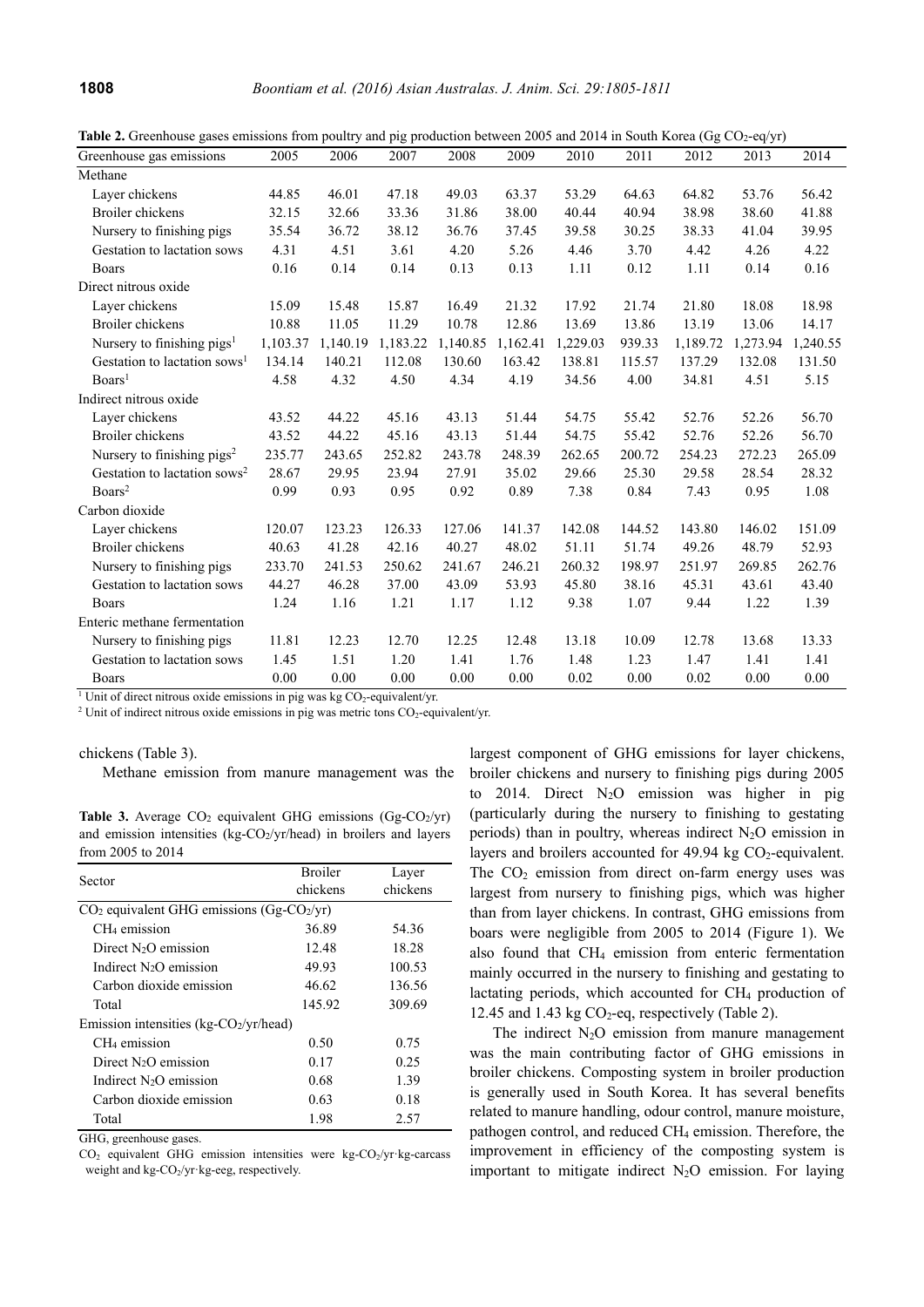

**Figure 1.** Average greenhouse gases emissions in poultry and pig production unit (from 2005 to 2014).

hens,  $CO<sub>2</sub>$  emission contributed the most to the emissions of GHG. In general,  $CO<sub>2</sub>$  is mainly generated through electrical heating system in poultry houses in South Korea. Carbon dioxide emissions can be reduced by replacing electrical heating systems of poultry houses with heating systems based on renewable energy sources, such as wind or solar energy.

# **Total CO2 equivalent greenhouse gases emissions and emission intensity in pig production**

Total GHG emissions from boars were  $14.80$  Gg-CO<sub>2</sub>/yr from 2005 to 2014. The main contributor to GHG emissions was  $CH_4$  from manure management, followed by  $CO_2$ emission from manure management, direct on-farm energy uses and CH4 enteric fermentation emission, which accounted for 8.47, 2.85, and 2.82 Gg-CO<sub>2</sub>/yr, respectively (Table 4). In boars, direct  $N_2O$  emission was lower than indirect N<sub>2</sub>O emission, at  $0.003$  and  $0.67$  Gg-CO<sub>2</sub>/yr, respectively.

The greatest CH4 emission came from pigs in the nursery to finishing period. Male pigs produced a smaller amount of CH4 than those of female pigs. These results are in agreement with Dämmgen et al. (2012), who demonstrated that GHG emissions are affected by animal gender and possibly by pig management. According to Campbell et al. (1985) male breeding pigs with an energy intake from 5.39 to 8.60 Mcal digestible energy per day had a lower feed conversion ratio (FCR) than female pigs. Our result showed that breeding pigs had lower CH<sub>4</sub> emission compared with pigs in the nursery to finishing period, which was also consistent with Dämmgen et al. (2012). Many studies have reported that male pigs have a greater ability to gain body weight while decreasing their FCR than female pigs (Kyriazakis, 2011; Varley, 2009).

When comparing enteric fermentation in pigs from nursery to finishing stages and gestating to lactating sows, we observed that the early period of pig production was associated with higher enteric fermentation emission than the reproductive period. It is due to lactating sows are normally fed a high fiber diet to reduce their feed intake. This practice allows more time for fermentation and thus methanogenesis in the gastrointestinal tract, specifically in the large intestine (Le Goff et al., 2002; Jørgensen et al., 2011). This could also be the case when adult sows are fed restricted diets (2 to 2.5 kg dry matter/d) during the dry period and pregnancy, which reduces excessive weight gain and prevents health problems during farrowing and lactation (NRC, 1998). Our study also demonstrated that female pigs had greater enteric CH4 emission than male pigs, which is similar to the observation of Campbell et al. (1985). However, boars can increase N retention more than

Table 4. Average CO<sub>2</sub> equivalent GHG emissions (Gg-CO<sub>2</sub>/yr) and emission intensities (kg-CO2/yr/head) in pigs from 2005 to 2014

|                                                         |           | Nursery to Gestating to |       |  |  |  |
|---------------------------------------------------------|-----------|-------------------------|-------|--|--|--|
| Sector                                                  | finishing | lactating               | Boars |  |  |  |
|                                                         | pigs      | sows                    |       |  |  |  |
| $CO2$ equivalent GHG emissions (Gg-CO <sub>2</sub> /yr) |           |                         |       |  |  |  |
| $CH4$ emission                                          | 934.35    | 107.57                  | 8.46  |  |  |  |
| Enteric CH <sub>4</sub> emission                        | 311.45    | 35.86                   | 2.82  |  |  |  |
| Direct $N2O$ emission                                   | 0.34      | 0.04                    | 0.003 |  |  |  |
| Indirect $N_2O$ emission                                | 73.88     | 8.51                    | 0.67  |  |  |  |
| Carbon dioxide emission                                 | 245.76    | 44.09                   | 2.85  |  |  |  |
| Total                                                   | 1,565.79  | 196.06                  | 14.80 |  |  |  |
| Emission intensities ( $kg$ - $CO2$ yr/head)            |           |                         |       |  |  |  |
| $CH4$ emission                                          | 11.25     | 11.25                   | 11.25 |  |  |  |
| Enteric CH <sub>4</sub> emission                        | 3.75      | 3.75                    | 3.75  |  |  |  |
| Direct $N2O$ emission                                   | 0.004     | 0.004                   | 0.004 |  |  |  |
| Indirect $N_2O$ emission                                | 0.89      | 0.89                    | 0.89  |  |  |  |
| Carbon dioxide emission                                 | 2.96      | 4.61                    | 3.79  |  |  |  |
| Total                                                   | 18.85     | 20.51                   | 19.69 |  |  |  |

GHG, greenhouse gases.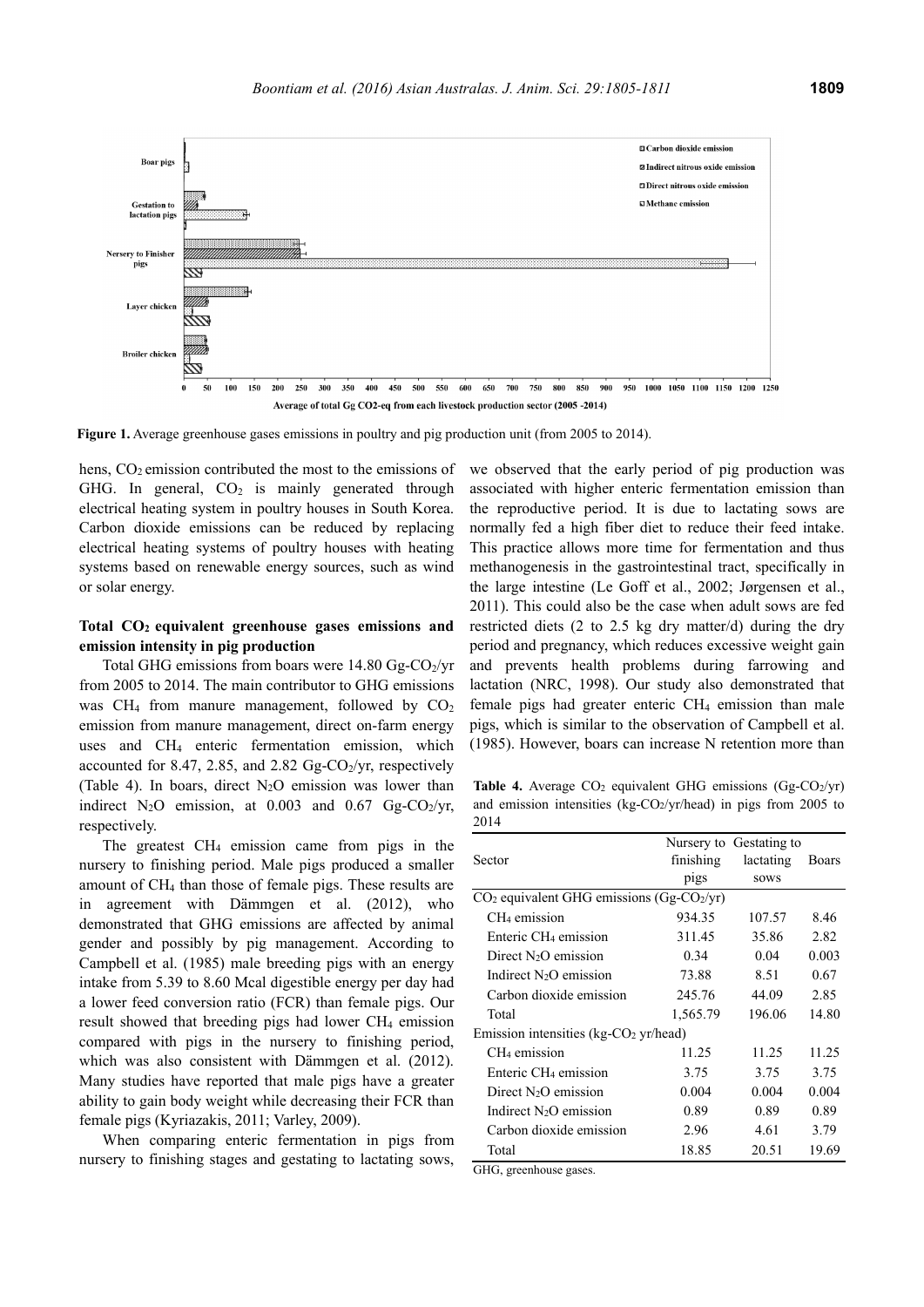sows due to higher androgen concentration, resulting in increased anaerobic metabolism and feed efficiency (Tauson et al., 1998), and thus lower  $N_2O$  emission. For reproductive sows, the GHG emissions are typically greater during lactation than gestation. On average, emissions are approximately 12.1 g NH<sub>3</sub>/d and 21.7 g NH<sub>3</sub>/d for gestating and lactating sows, respectively (Philippe et al., 2015). The N excreta rate also depends on the balance between the animal's N consumption and its N retention in tissues (Portejoie et al., 2004; MacLeod et al., 2013). Furthermore, different categories of animals (e.g., adult females, adult males, and growing pigs) can have different N requirements (Dämmgen et al., 2012; MacLeod et al., 2013). In the current study, the N excreta rate decreased slightly between 2013 and 2014. A reduction in the N excreta rate can be caused by reduced crude protein in a pig's diet as its age increases (KFSS, 2007).

Carbon dioxide is an important GHG that can be generated during the production (MacLeod et al., 2013) because of heating, ventilation, feeding, manure handling, and washing (Hörndahl, 2008). Using the conversion of  $CH_4$  and  $N_2O$  emissions from manure treatment systems to  $CO<sub>2</sub>$  equivalent emission ( $CO<sub>2</sub>$ -Eq),  $CO<sub>2</sub>$ -Eq increased from 6,733 kilotons in 2001 to 8,254 kt in 2009 (Ji and Park, 2012). This value for  $CO<sub>2</sub>$ -Eq is lower than the results of our study due to differences in the pig populations in each location, as well as the animal category and default energy consumption value (MacLeod et al., 2013). In our study, we calculated the average energy consumption as 1.76 MJ kg/LW, including 1.13 MJ kg/LW for electricity and 0.63 MJ kg/LW for other power sources.

The total GHG emission intensities in nursery to finishing pigs, gestating to lactating sows, and boars were 18.85, 20.51, and 19.69 kg-CO/yr/head, respectively (Table 4). The gestating to lactating sows were the largest contributors to GHG emissions, particularly in  $CO<sub>2</sub>$ emission from direct on-farm energy uses associated with heating management to provide a proper temperature for piglets. According to Lammers et al. (2010), thermal control of farrowing facilities requires at least 225% more energy per pig space than other production facilities. It is generally accepted that farrowing buildings must be maintained at higher temperatures than other buildings to meet the thermal needs of young piglets until the age of 28 days. Farrowing buildings also have a lower density of pig spaces than other building types. However, as the pigs increase in size, less energy is used to heat the buildings and more is used for ventilation. Approximately 96% to 97% of the energy used for thermal control of farrowing pigs is related to providing heat. Conversely, approximately 86% of the energy used for thermal control of growing to finishing periods is associated with heating. In this study, we included weaning pigs, growing and finishing pigs in one group. Therefore, the direct energy use in this subcategory has higher  $CO<sub>2</sub>$ -eq emissions than shown in previous work.

Based on the current findings, it has been observed that the manure management is the major contributor of GHG emissions from the pig production in all categories. Anaerobic digestion of pig manure slurry for biogas production is of the most cost-effective methods to reduce emissions of GHG from pig farming. The evolved biogas can be used for energy supply which would further reduce the fossil fuel use and associated  $CO<sub>2</sub>$  emission. The emissions of GHG can also be reduced by other factors, such as housing conditions, manure management, and diet manipulation.

# **CONCLUSION**

We estimated CH<sub>4</sub>, N<sub>2</sub>O, and CO<sub>2</sub> emissions from livestock agriculture in South Korea during 2005 to 2014 based on the data collected from 16 local administrative districts. We used a year of livestock population to calculate yearly emission fluctuations and summarized the average GHG emissions from poultry and three different pig producing periods. Our results demonstrated that GHG emissions from layer chickens are twice as large as for broiler chickens. The largest component of GHG emissions for broiler chickens is indirect  $N<sub>2</sub>O$  emissions; whereas the largest component of GHG emissions for layer chickens is CO2 emission resulted from direct on-farm energy uses. For pig production, the major contributor of GHG emission is CH4 emissions during manure management in nursery to finishing pigs. The largest GHG emission intensity is associated with gestating to lactating sows. Overall, this study provides the baseline information about the emissions of GHG associated with poultry and pig production in South Korea, and emphasizes the need to reduce the emissions of GHG emissions through sustainable agricultural practices.

### **CONFLICT OF INTEREST**

We certify that there is no conflict of interest with any financial organization regarding the material discussed in the manuscript.

# **ACKNOWLEDGMENTS**

We are thankful to the Korea Institute of Planning and Evaluation for Technology in Food, Agriculture, Forestry, and Fisheries (IPET) from the Ministry of Agriculture, Food, and Rural Affairs (MAFRA) through project no. 312036- 03-2-HD030, and in part by Korea Institute of Energy Technology Evaluation and Planning (KETEP) from the Ministry of Trade, Industry and Energy (MOTIE) through